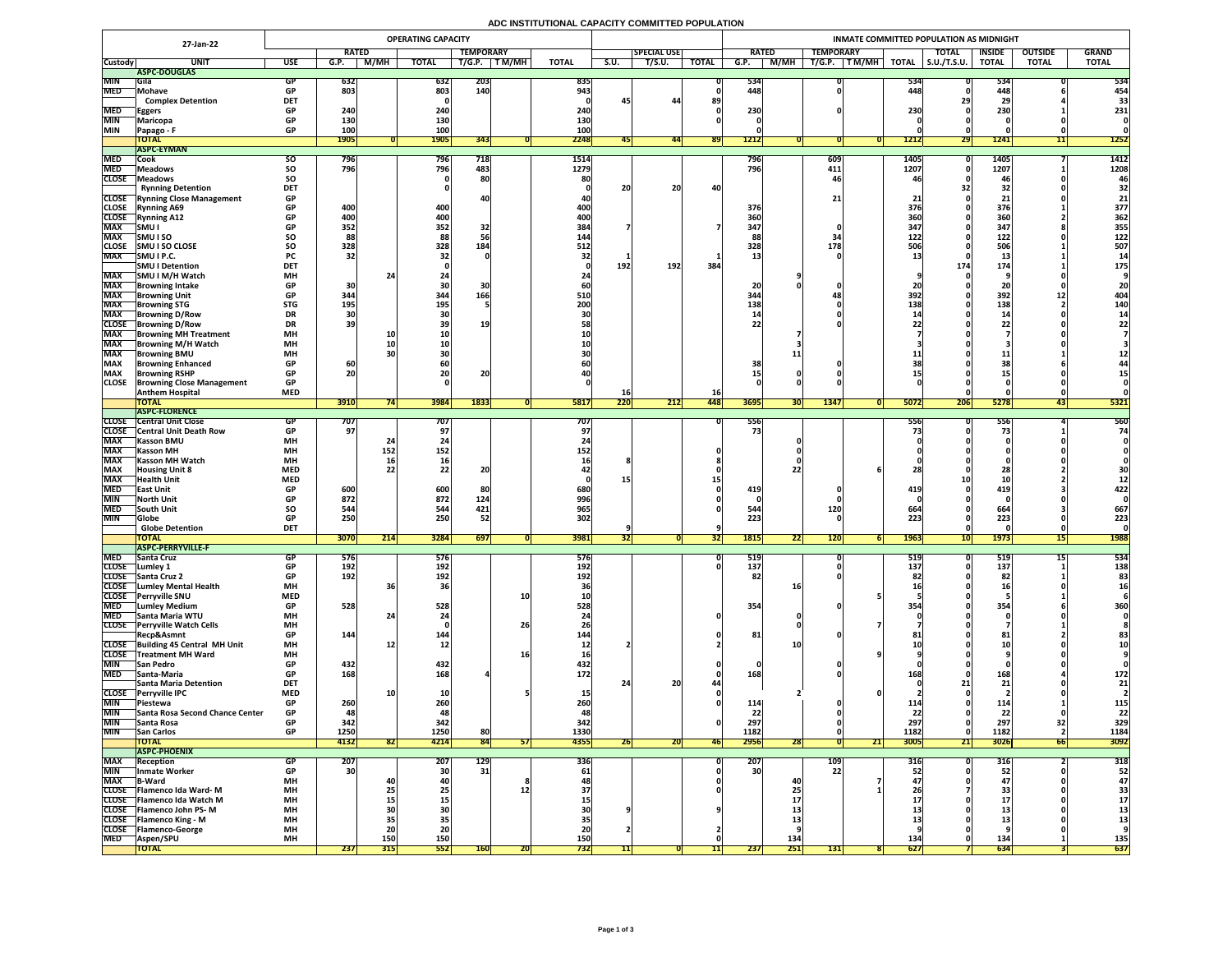## **ADC INSTITUTIONAL CAPACITY COMMITTED POPULATION**

|                     | 27-Jan-22                                                     |                         |                         |               | <b>OPERATING CAPACITY</b> |                  |            |              |             |                    |              |                     |                  |                   | INMATE COMMITTED POPULATION AS MIDNIGHT |               |                |               |
|---------------------|---------------------------------------------------------------|-------------------------|-------------------------|---------------|---------------------------|------------------|------------|--------------|-------------|--------------------|--------------|---------------------|------------------|-------------------|-----------------------------------------|---------------|----------------|---------------|
|                     |                                                               |                         | <b>RATED</b>            |               |                           | <b>TEMPORARY</b> |            |              |             | <b>SPECIAL USE</b> |              | <b>RATED</b>        | <b>TEMPORARY</b> |                   | <b>TOTAL</b>                            | <b>INSIDE</b> | <b>OUTSIDE</b> | <b>GRAND</b>  |
| <b>Custody</b>      | <b>UNIT</b>                                                   | <b>USE</b>              | G.P.                    | M/MH          | <b>TOTAL</b>              | T/G.P.           | T M/MH     | <b>TOTAL</b> | <b>S.U.</b> | T/S.U.             | <b>TOTAL</b> | M/MH<br>G.P.        | T/G.P.<br>T M/MH | <b>TOTAL</b>      | $\vert$ S.U./T.S.U.                     | <b>TOTAL</b>  | <b>TOTAL</b>   | <b>TOTAL</b>  |
|                     | <b>ASPC-LEWIS</b>                                             |                         |                         |               |                           |                  |            |              |             |                    |              |                     |                  |                   |                                         |               |                |               |
| <b>CLOSE Morey</b>  | <b>Morey Detention</b>                                        | GP/PC<br><b>DET</b>     | <b>800</b>              |               | 800                       |                  |            | 800          | TP.<br>80   |                    | 16 <br>80    | 542                 |                  | 542               |                                         | 542           |                | 544<br>80     |
| <b>CLOSE</b> Rast   |                                                               | <b>PC</b>               | 404                     |               | 404                       |                  |            | 404          |             |                    |              | 369                 |                  | 369               |                                         | 369           |                | 373           |
| <b>CLOSE</b>        | Rast II                                                       |                         |                         |               |                           |                  |            |              |             |                    |              |                     |                  |                   |                                         |               |                |               |
| <b>CLOSE</b>        | <b>RAST III</b>                                               | rc -                    |                         |               | 70                        |                  |            |              |             |                    |              |                     |                  |                   |                                         |               |                | 50            |
| <b>MAX</b>          | <b>Rast PC</b>                                                | <b>PC</b>               | 320                     |               | 320                       |                  |            | 320          |             |                    |              | 284                 |                  | 284               |                                         | 284           |                | 293           |
|                     | <b>CLOSE</b> Rast Close Mgt.                                  | <b>PC</b>               |                         |               |                           |                  |            |              |             |                    |              |                     |                  |                   |                                         |               |                |               |
|                     | <b>Lewis Medical</b>                                          | <b>MED</b>              |                         |               |                           |                  |            |              |             |                    | <b>17</b>    |                     |                  |                   |                                         |               |                |               |
| <b>MED</b>          | <b>Stiner</b> I                                               | <b>GP</b>               | 378                     |               | 378                       | 197              |            | 575          |             |                    |              | 363                 |                  | 363               |                                         | 363           |                | 367           |
| <b>MED</b>          | Stiner II                                                     | <b>GP</b>               | 400                     |               | 400                       | 208              |            | 608.         |             |                    |              | 400                 | 131              | 531               |                                         | 531           |                | 540           |
|                     | <b>Stiner Detention</b>                                       | <b>DET</b>              |                         |               |                           | 76               |            |              | 70          |                    | <b>70</b>    |                     |                  |                   |                                         | 67            |                | 68            |
| <b>MIN</b>          | <b>Bachman PC</b><br>MED Bachman GP                           | GP.                     | 300<br>300 <sub>l</sub> |               | 300<br>300                |                  |            | 376<br>376   |             |                    |              | 270<br>291          |                  | 270<br>2011       |                                         | 270<br>291    |                | 270<br>291    |
| <b>MED</b>          | <b>Stiner Transitory</b>                                      | VГ<br><b>TRANS</b>      | <b>JUU</b><br>22        |               | 22                        |                  |            |              |             |                    |              | <b>ZJI</b>          |                  | <b>ZJI</b>        |                                         |               |                | 33            |
|                     | <b>Bachman Detention</b>                                      | <b>DET</b>              |                         |               |                           |                  |            |              |             |                    | 80           |                     |                  |                   |                                         |               |                |               |
|                     | <b>CLOSE</b> Buckley PC                                       |                         | 750                     |               | 750                       |                  |            | 750          | 16          |                    | <b>16</b>    | 608                 |                  | 608               |                                         | 608           |                | 613           |
|                     | <b>CLOSE</b> Buckley PC II                                    |                         |                         |               | <b>50</b>                 |                  |            |              |             |                    |              |                     |                  |                   |                                         |               |                | 40            |
| <b>MED</b>          | <b>Barchey PC I</b>                                           |                         | 370                     |               | 370                       | 150              |            | 520          |             |                    |              | 370                 |                  |                   |                                         | 404           |                | 405           |
| <b>MED</b>          | <b>Barchey PC II</b>                                          |                         | 370                     |               | 370                       | 120              |            | 490          |             |                    |              | 356                 |                  | <b>356 </b>       |                                         | 356           |                | 357           |
| <b>MED</b>          | <b>Barchey PC III</b>                                         |                         |                         |               | 60                        |                  |            |              |             |                    |              |                     |                  |                   |                                         |               |                | 21            |
| <b>MED</b>          | <b>Barchey PC Watch Cells</b>                                 | <b>MH</b>               |                         |               |                           |                  | 20         |              |             |                    |              |                     |                  |                   |                                         |               |                |               |
|                     | CLOSE Sunrise Male Minors<br>CLOSE Sunrise Femal Minors       | <b>GP</b><br><b>GP</b>  |                         |               |                           |                  |            |              |             |                    |              |                     |                  |                   |                                         |               |                |               |
|                     | CLOSE Sunrise Minors CDU/Watch                                |                         |                         |               |                           |                  |            |              |             |                    |              |                     |                  |                   |                                         |               |                |               |
| <b>MIN</b>          | <b>TEagle Point Second Chance Center</b>                      | <b>GP</b>               | 300                     |               | 300                       |                  |            | 300          |             |                    |              | 193                 |                  | 193               |                                         | 193           |                | 195           |
|                     | <b>TOTAL</b>                                                  |                         | 5104                    |               | 5104                      | 850              | ZU         | <b>5974</b>  | 279         |                    | 279          | 4208                | <b>176</b>       | 4397<br><b>13</b> | 234                                     | 4631          | 451            | 4676          |
|                     | <b>ASPC-SAFFORD</b>                                           |                         |                         |               |                           |                  |            |              |             |                    |              |                     |                  |                   |                                         |               |                |               |
| <b>MIN</b>          | <b>Fort Grant</b>                                             | GP                      | 588                     |               | 588                       | <b>160</b>       |            | 748          |             |                    |              | 328                 |                  | 328               |                                         | 328           |                | 328           |
|                     | <b>Miles Detention</b>                                        | <b>DET</b>              |                         |               |                           |                  |            |              |             | 24                 | 49           |                     |                  |                   |                                         |               |                |               |
| <b>MIN</b>          | <b>Sanam</b>                                                  | <b>GP</b>               | 615                     |               | 615                       |                  |            | 711          |             |                    |              | 224                 |                  | 224               |                                         | 224           |                | 225           |
| <b>MED</b>          | <b>Tonto</b>                                                  | <b>PC</b>               | 250                     |               | 250                       | 160              |            | 410          |             |                    |              | 250                 |                  | 251               |                                         | 251           |                | 252           |
|                     | <b>Tonto Detention</b><br><b>TOTAL</b>                        | <b>DET</b>              | 1453                    |               | <b>1453</b>               | 416              |            | 1869         |             | 24                 |              | 802                 |                  | 803               |                                         | 816           |                | 820           |
|                     | <b>ASPC-TUCSON</b>                                            |                         |                         |               |                           |                  |            |              |             |                    |              |                     |                  |                   |                                         |               |                |               |
|                     | CLOSE Cimarron                                                | GP.                     | 648                     |               | 648                       |                  |            | 648          |             |                    |              | $\boxed{601}$       |                  | 601               |                                         | 601           |                | 606           |
|                     | <b>Cimarron Detention</b>                                     | <b>DET</b>              |                         |               |                           |                  |            |              |             | 48 <sub>1</sub>    | 96           |                     |                  |                   |                                         |               |                | 78            |
|                     | <b>CLOSE</b> Rincon MH Watch                                  | <b>MH</b>               |                         |               | 79                        |                  |            | 85           |             |                    |              |                     | 38               |                   |                                         |               |                |               |
|                     | <b>CLOSE</b> Rincon Medical                                   | <b>MED</b>              |                         |               |                           |                  |            |              |             |                    |              |                     |                  |                   |                                         |               |                |               |
|                     | CLOSE Rincon S.N.U.                                           | <b>MED</b>              |                         |               | 16I                       |                  |            |              |             |                    |              |                     |                  |                   |                                         |               |                |               |
|                     | <b>CLOSE</b> Cimarron Transitory                              | <b>TRANS</b>            |                         |               |                           |                  |            |              |             |                    |              |                     |                  |                   |                                         |               |                |               |
| <b>CLOSE</b> Rincon |                                                               | <b>GP</b>               | 340                     |               | 340                       |                  |            | <b>340</b>   |             |                    |              | 329                 |                  | 329               |                                         | 329           |                | 329           |
| <b>MAX</b>          | <b>CLOSE</b> Rincon MH Program<br><b>Rincon MH Program II</b> | <b>MH</b><br><b>MH</b>  |                         | 256<br>149    | 256<br><b>149</b>         |                  |            | 256<br>152   |             |                    |              | 191                 | 87               | 191               |                                         | 191<br>87     |                | 191<br>91     |
| <b>MAX</b>          | <b>Rincon MH Watch II</b>                                     | <b>MH</b>               |                         |               |                           |                  | 20         |              |             |                    |              |                     |                  |                   |                                         |               |                |               |
| <b>MED</b>          | <b>Santa Rita</b>                                             | <b>GP</b>               | 768                     |               | 768                       |                  |            | 768          |             |                    |              | 714                 |                  | 714               |                                         | 714           |                | 719           |
| <b>MED</b>          | Manzanita S.N.U.                                              | <b>MED</b>              |                         |               | 25                        |                  | <b>20</b>  |              |             |                    |              |                     |                  |                   |                                         | 39            |                | 41            |
| <b>MED</b>          | Manzanita                                                     | <b>GP</b>               | 179                     |               | 179                       | 107              |            | 286          |             |                    |              | 179                 |                  | 220               | <b>NA</b>                               | 220           |                | 221           |
|                     | MED Manzanita Second Chance Center                            | <b>GP</b>               | 481                     |               | 48                        |                  |            |              |             |                    |              | 24                  |                  | 24                | <b>NAI</b>                              | 24            |                | <b>Z4</b>     |
| <b>MED</b>          | <b>Manzanita Watch Cells</b>                                  | <b>MH</b>               |                         |               |                           |                  |            |              |             |                    |              |                     |                  |                   |                                         |               |                |               |
| <b>MED</b>          | Manzanita Residential                                         | <b>MED</b>              |                         |               | 58                        |                  |            |              |             |                    |              |                     | 53               |                   |                                         |               |                | 56            |
|                     | <b>Manzanita Detention</b>                                    | <b>DET</b>              |                         |               |                           |                  |            |              | <b>12</b>   | 11                 | 23           |                     |                  |                   |                                         |               |                | 11            |
| <b>MED</b>          | Winchester<br><b>Winchester Detention</b>                     | <b>GP</b><br><b>DET</b> | 400                     |               | 400                       | 336              |            | <b>736</b>   |             | <b>12</b>          | 24           | 400                 | 269              | 669               |                                         | 669           |                | 678           |
|                     | <b>Complex Detention</b>                                      | <b>DET</b>              |                         |               |                           |                  |            |              | 40          | 40                 | 80           |                     |                  |                   |                                         |               |                | 65            |
| <b>MIN</b>          | Catalina                                                      | <b>GP</b>               | 360                     |               | 360                       |                  |            | 360          |             |                    |              | 351                 |                  | 351               |                                         | 351           |                | 352           |
| <b>MIN</b>          | Whetstone                                                     | <b>GP</b>               | 1250                    |               | 1250                      |                  |            | 1250         |             |                    |              | 970                 |                  | 970               |                                         | 970           |                | 970           |
|                     | <b>TOTAL</b>                                                  |                         | 3993                    | 607           | 4600                      | 467              | 49         | <b>5116</b>  | 178         | 111                | 289          | 3568<br> 411        | <b>326</b>       | 4319<br> 14       | 235                                     | 4554          | コエー            | 4585          |
|                     | <b>ASPC-WINSLOW</b>                                           |                         |                         |               |                           |                  |            |              |             |                    |              |                     |                  |                   |                                         |               |                |               |
| <b>MIN</b>          | <b>Coronado</b>                                               | GP.                     | 492                     |               | 492                       | 136              |            | 628          |             |                    |              | <b>123</b>          |                  | 123               |                                         | 123           |                | <b>123</b>    |
| CLOSE Kaibab        |                                                               | GP                      | 800                     |               | 800                       |                  |            | 800          |             |                    |              | 664                 |                  | 664               |                                         | 664           |                | 669           |
|                     | <b>Complex Detention</b>                                      | <b>DET</b>              |                         |               |                           |                  |            |              | 20          |                    | 39           |                     |                  |                   |                                         |               |                |               |
| <b>MIN</b>          | <b>Apache</b>                                                 | <b>GP</b>               | 334                     |               | 334                       | 80               |            | 414          |             |                    |              | 334                 |                  | 339               |                                         | 339           |                | 339           |
|                     | <b>Apache Detention</b><br><b>TOTAL</b>                       | <b>DET</b>              | <b>1626</b>             |               | 1626                      | 216              |            | 1842         | 32          |                    | 12           | 1121                |                  | <b>1126</b>       |                                         | <b>1145</b>   |                | <b>1150</b>   |
|                     | <b>ASPC-YUMA</b>                                              |                         |                         |               |                           |                  |            |              |             |                    | <b>PTI</b>   |                     |                  |                   |                                         |               |                |               |
| <b>MED</b>          | Cheyenne                                                      | GP                      | <b>800</b>              |               | 800                       | 324              |            | 1124         |             |                    |              | 720                 |                  | 720               |                                         | 720           |                | 737           |
|                     | <b>Cheyenne Detention</b>                                     | <b>DET</b>              |                         |               |                           |                  |            |              | 40          | <b>39</b>          | 79           |                     |                  |                   |                                         | 60            |                |               |
| <b>MIN</b>          | Cocopah                                                       | <b>GP</b>               | 250                     |               | 250                       | <b>80</b>        |            | 330          |             |                    |              |                     |                  |                   |                                         |               |                |               |
| <b>CLOSE</b>        | Dakota Y13                                                    | <b>GP</b>               | 800                     |               | 800                       |                  |            | 800          | <b>16</b>   |                    | <b>16</b>    | 378                 |                  | 378               |                                         | 378           |                | 385           |
|                     | <b>Dakota Detention</b>                                       | <b>DET</b>              |                         |               |                           |                  |            |              | 80          |                    | 80           |                     |                  |                   |                                         |               |                | 62            |
| <b>MED</b>          | Cibola                                                        | <b>GP</b>               | 1250                    |               | 1250                      | <b>16</b>        |            | 1266         |             |                    |              | 844                 |                  | 844               |                                         | 844           | <b>12</b>      | 856           |
| <b>MIN</b>          | La Paz                                                        | <b>GP</b>               | 1250                    |               | 1250                      |                  |            | 1250         |             |                    |              | 709                 |                  | 709               |                                         | 709           |                | 710           |
|                     | <b>TOTAL</b><br><b>TOTAL IN-STATE</b>                         |                         | 4350                    |               | 4350                      | <b>420</b>       |            | 4770         | <b>136</b>  | <b>391</b>         | <b>175</b>   | 2651                |                  | 2651              | 121                                     | 2772          | 42             | 2814<br>26335 |
|                     |                                                               |                         | 29780                   | <u>  1292</u> | <b>31072</b>              | <b>5486</b>      | <b>146</b> | <b>36704</b> | <b>1006</b> | <u> 469  </u>      | <b>1475</b>  | <b>22265</b><br>742 | <b>2106</b>      | 25175<br>62       | <b>895</b>                              | 26070         | <b>265</b>     |               |